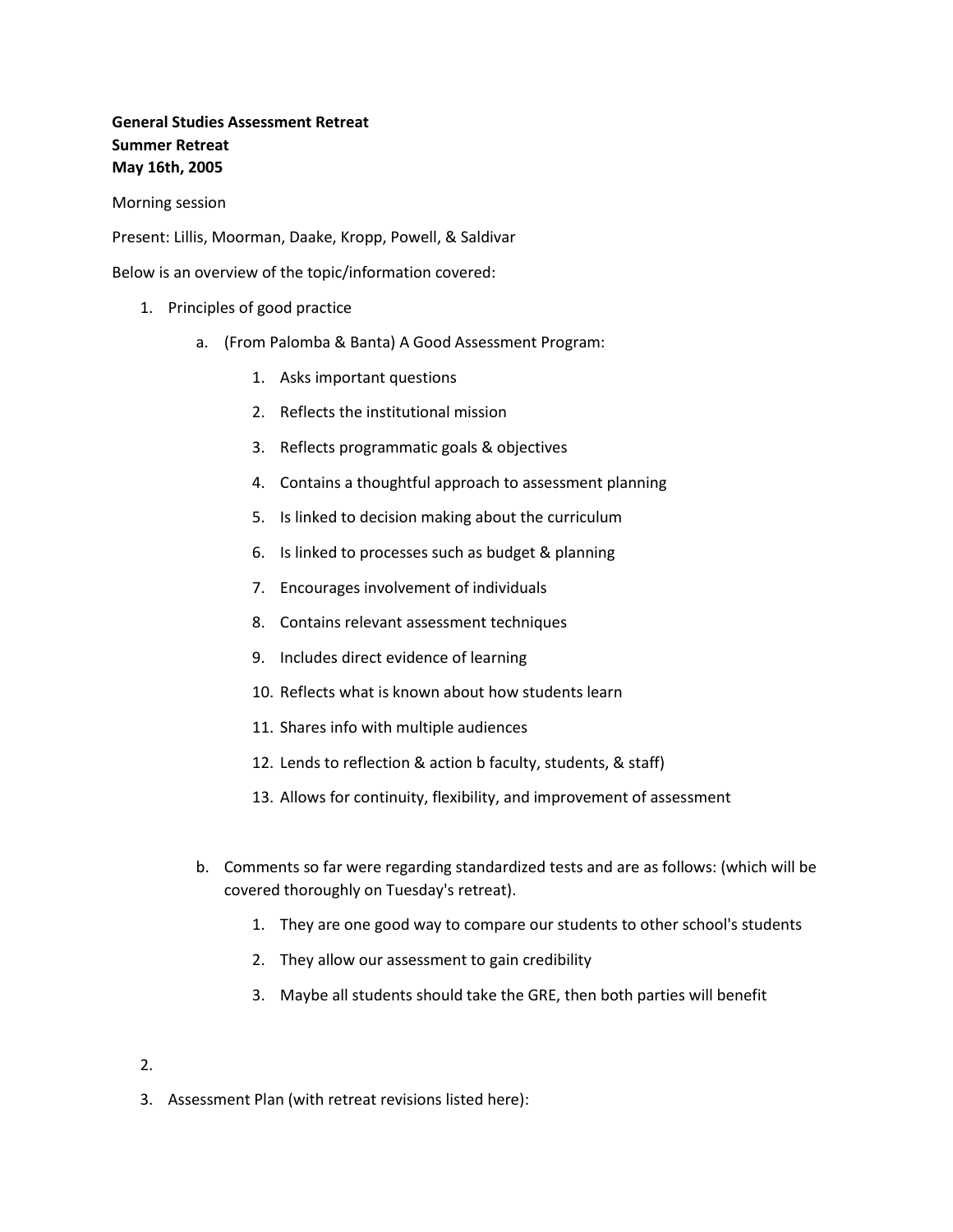- **Goals:**
	- What the GS Program intends to accomplish (in the GS Philosophy statement)
	- Also relates to the mission statement
	- Relevant portions from "Role & Mission of UNK document" include:
		- o It aims to **graduate persons who know the accomplishments of civilizations and disciplined thought**
		- $\circ$  The University pursues the preservation, enrichment, and transmission of knowledge and culture **across a broad scope of academic disciplines**
		- o The University **requires its baccalaureates to complete an area of specialization and an extensive general studies curriculum that emphasizes the liberal arts**
- .
- **Purpose of Assessment:** The purpose of assessment if to provide the basis for informed decision making and improvements to the program.
- **-** Objectives: Really there are 3 sets of objectives:
	- **4 General objectives**
	- Perspective objectives (catalog version for categories)
	- Perspective objectives (additional criteria for perspectives)

As a result of examining the objectives:

- o At the June 6th meeting we'll need to look at which department assessment plans know about their specific perspectives objectives.
- o We need to clarify these objectives (whether published or unpublished)
- $\circ$  CD may be more appropriate in the GS Council/Program (see General object #4) and this objective does not include "international experiences"
- $\circ$  Remove the wording at the end of the intro statement "the following activities" so that it will read ...is designed to develop and demonstrate: 1,2,3,4

Measuring General Objectives:

- ETS has a normed test with some items that may measure this
- NSSE has some questions with this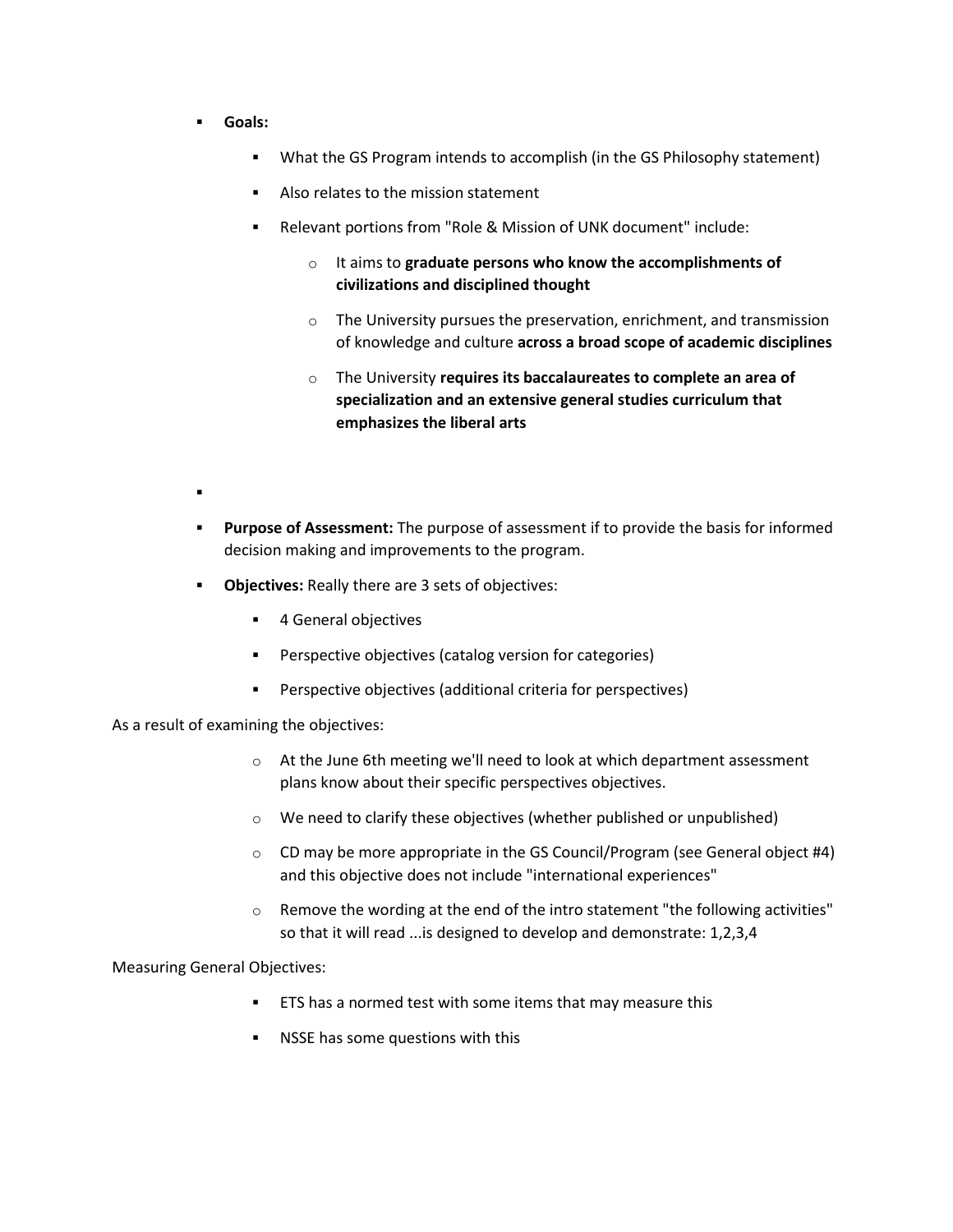The key is to align these things (i.e., lifelong learner may be "The ability to understand how to locate and gather information within a library and understand how libraries are generally organized

4.

## Afternoon session

Present: Daake, Kropp, Lillis, Powell, & Saldivar

Faculty General Studies Survey:

## Comments:

- **If seemed to have a lot of three responses**
- The survey doesn't measure whether the program is meeting objectives, but rather the faculty's perceptions
- **Some questions can remain the same each time, and others can be changed based upon the** results from the previous surveys

## Revision Suggestions:

- Ask the faculty if they think their courses meet these objectives
- **Have them report how long they've been at UNK**
- The questions are formulated to ask faculty members what other faculty thinks, so re-word the items to be personal to self
- Eliminate #3 option, or add a "Don't Know/NA" response option to the surveys
- Would like student input/involvement on this

### Strengths:

- People approve of the CD component to GS (#12)
- Political, moral, and ethical dimensions (#11)

### Concerns:

- **IF** It doesn't give information on how students feel about the GS Program
- Perception of the GS Program as a list of courses
- **static**
- Faculty teaching in isolation

Items that Leapt Out: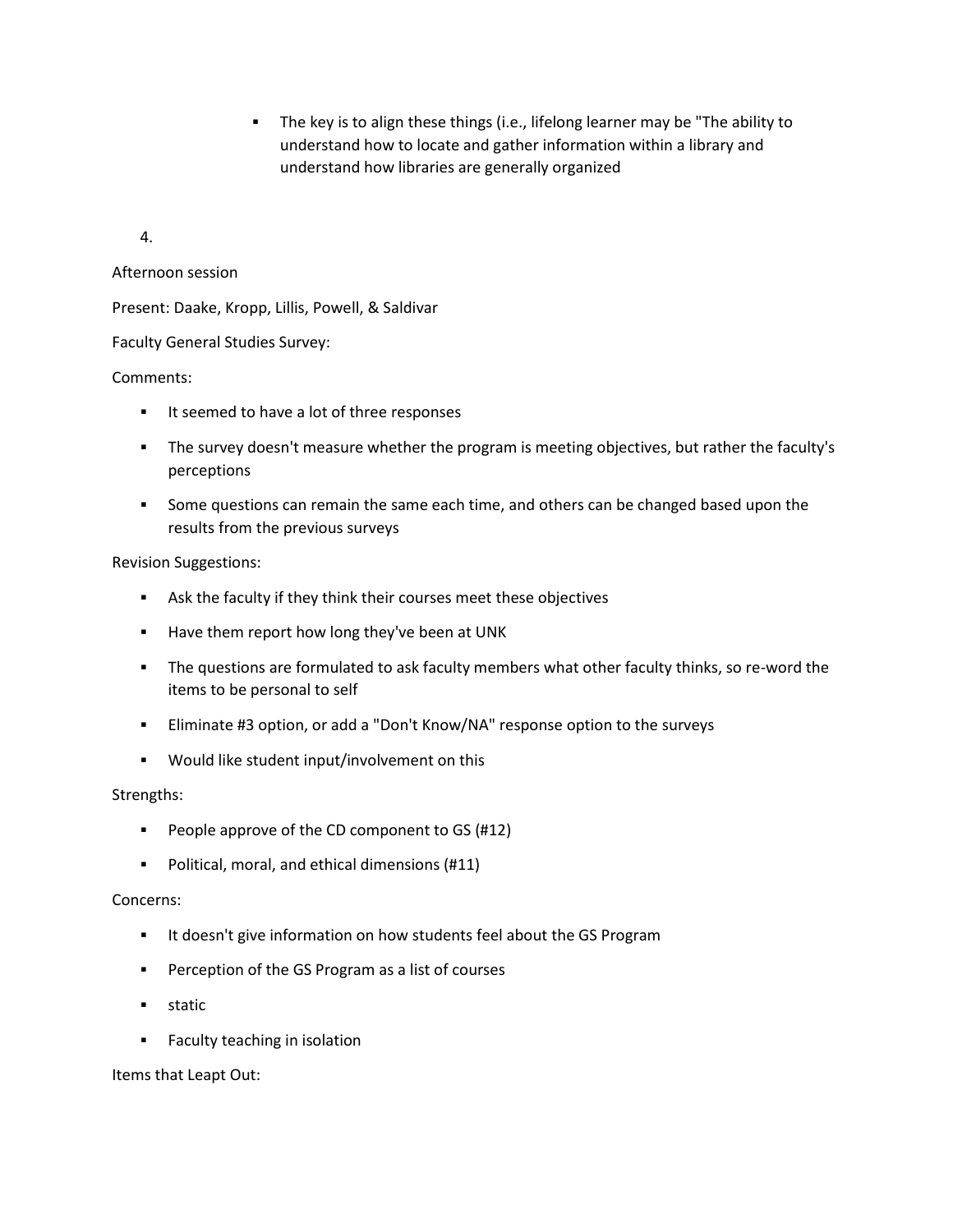- #21 (about Faculty community) *Initiatives:*
	- o GS Sponsored Roundtable about interdisciplinary GS courses
	- o Develop a larger number of interdisciplinary capstone courses
- #6 (Our GS Program is a list of courses), 9, & 10
- #8 (Our students learn about GS mostly through catalog) *Initiatives:*
	- o Publicize the GS Program goals/objectives at orientation, advising, etc.
	- o brochure for GS
	- o GS website

#### *Initiatives:*

 $\circ$  An initiative that was newly suggested was to have a faculty orientation for those who teach GS courses (and possibly include information on web smart into that orientation).

#### *Initiative:*

o Support (Council going to conferences, budget, and interdisciplinary logistics)

### Timeline:

Every spring of the odd years (i.e., Sp 05, Sp 09, 13, 17, etc.).

### Student Assessment Committee GS Survey:

Comments:

- **Students perceive faculty teaching GS courses as a burden**
- Good to have the DK option
- Students see the GS Program as a obstacle in the way of majors courses
- **Some want to see major changes to GS Program**
- **Some want to see GS Program discontinued**

### Revision Suggestions

- Add a section for student comments
- Revise #6 to allow for the option of NA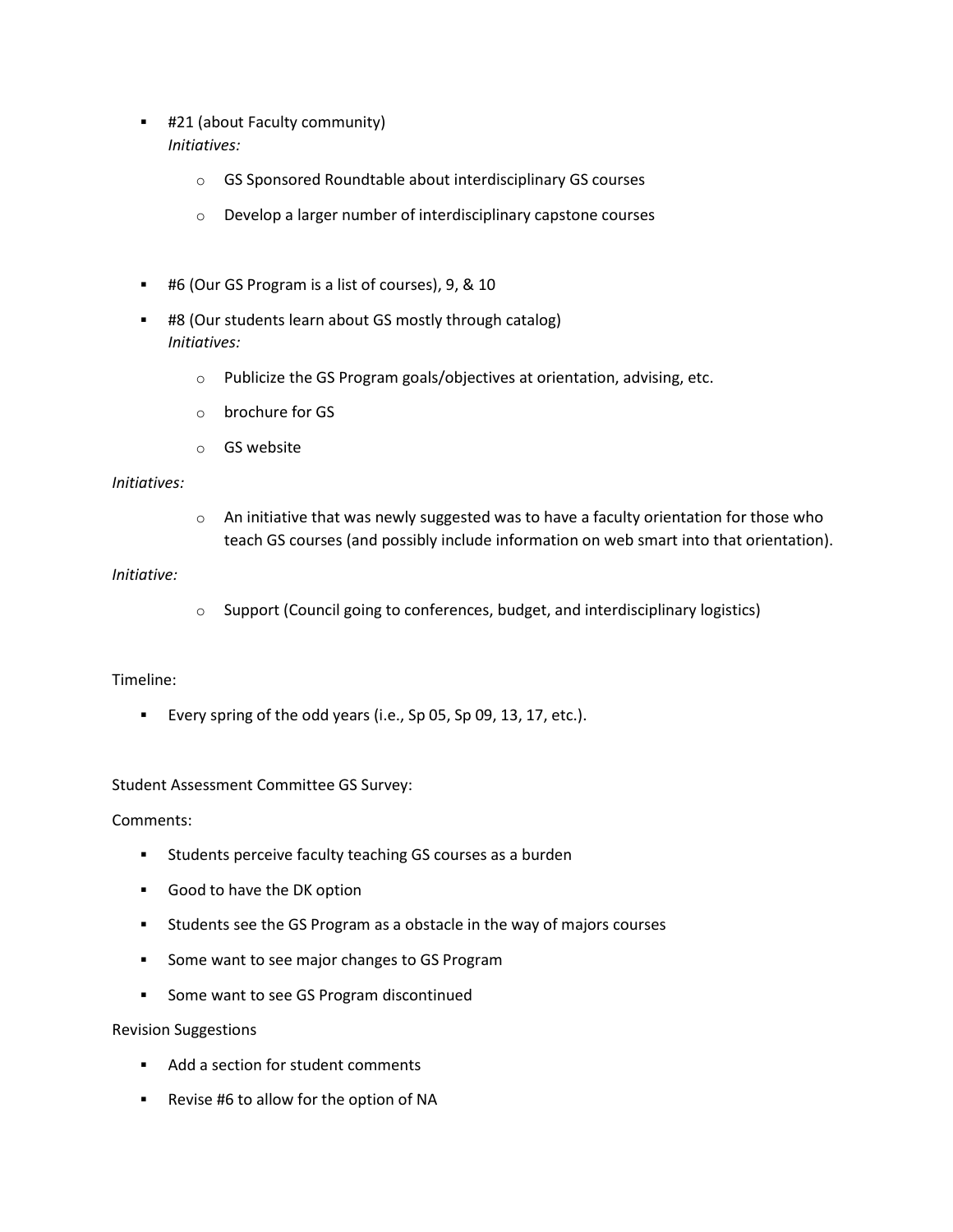- **Ask them about learning choices**
- Ask them about what they had too many or too few hours in
- **Ask them if GS Program was too much repetition for them**
- **FIDU** Focus on their learning experiences
- (Then ask the faculty these same above questions)

#### Concerns:

- **PR** problem
- **How the GS Program is perceived by students**
- The majority of students learned about the GS Program in the catalog (so maybe the catalog should have more GS information in it).

Items that Leapt Out:

- *Initiatives:*
	- o Possibly create a survey for freshmen (have you heard about GS, etc.)
	- o We'll add a part in the assessment plan to collaborate with the SAC and have recommendations that SAC will give survey annually in spring with revision suggestions made to it.

### Timeline:

**Annually by SAC spring semester** 

**Individual Course Analysis**(Maybe should be called the Categorical Course Analysis) (pg 3 of assessment plan)

Comments:

- Needs to be revised by formulating the objectives more specifically then the surveys
- **For the introduction, state what the reason for the survey is and the objectives**
- **Thank the students for taking the survey**
- Say something like, "In order to improve students' experiences with GS at UNK, we're asking you to complete this survey and provide us with feedback."

Revision Suggestions

Is this course required for your major?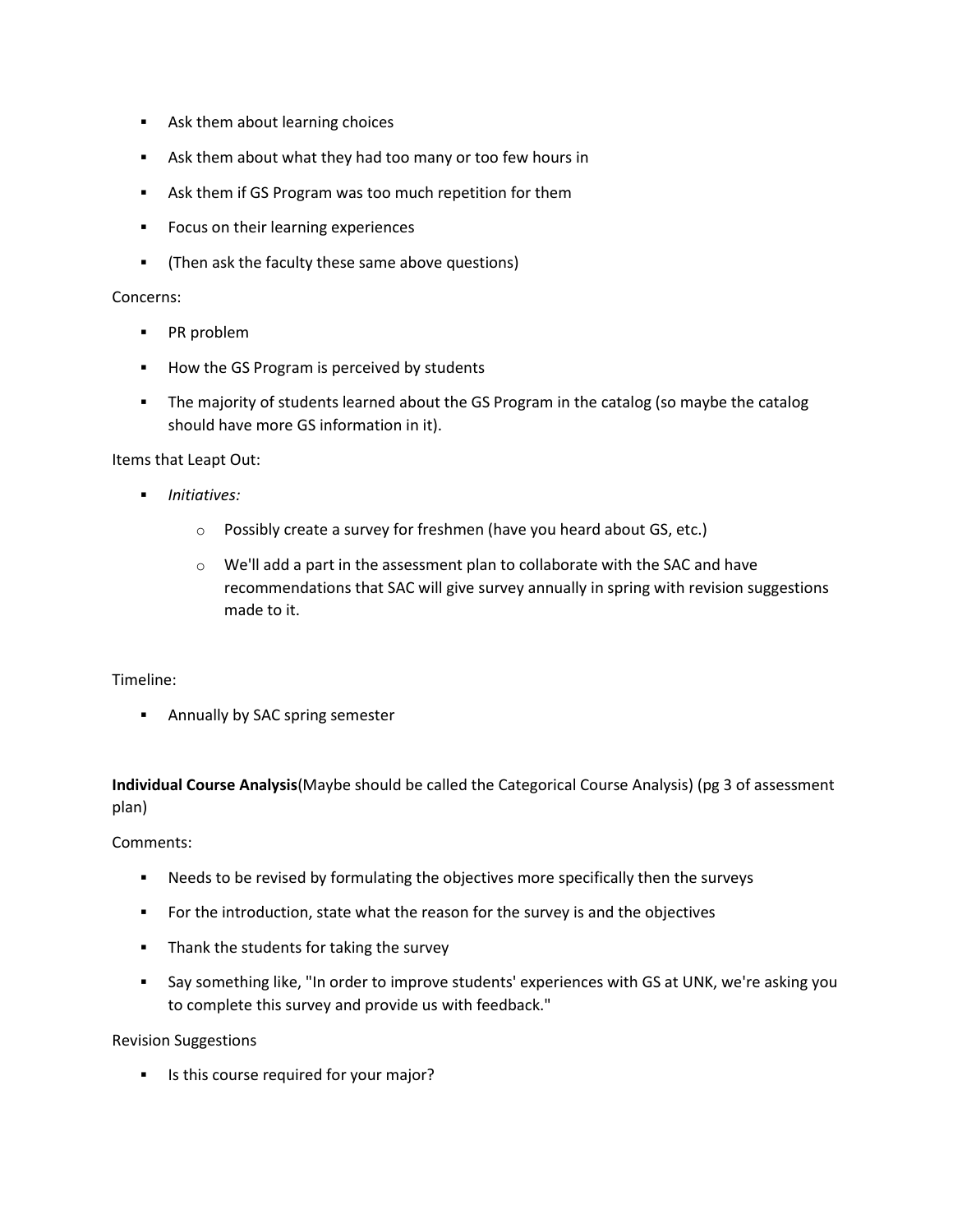- Move questions # 1 & 2 to the end of the survey
- Maybe use Bloom's taxonomy to help with survey revision *Initiative:*
	- o Have the Gs Council look at the objectives and re-work them prior to revising the surveys

## Registrar's Questions:

### Comments:

- **EXEC** leave as is in the assessment plan
- **-** Delete question #8 from your handout, as per the council meeting and the council's passing vote to remove it
- **EXECUTE:** Links to the 4 General GS objectives:

| <b>Registrar's Question GS Objective</b> |    |
|------------------------------------------|----|
| #3                                       | #3 |
| #4                                       | #1 |
| #5                                       | #2 |
| #6                                       | #4 |

### **Timeline**

 Every semester (1 per year?, so at the next GS council meeting, we will ask the council with General Objective #1, how does a student demonstrate objective #1 (operationally define).

Faculty Focus Groups:

### Comments:

- **Remove from the assessment plan**
- **IF May be more beneficial to have student focus groups**
- Maybe have student focus groups in conjunction with the SAC focus groups in the fall of 05 to be used to improve student outcomes